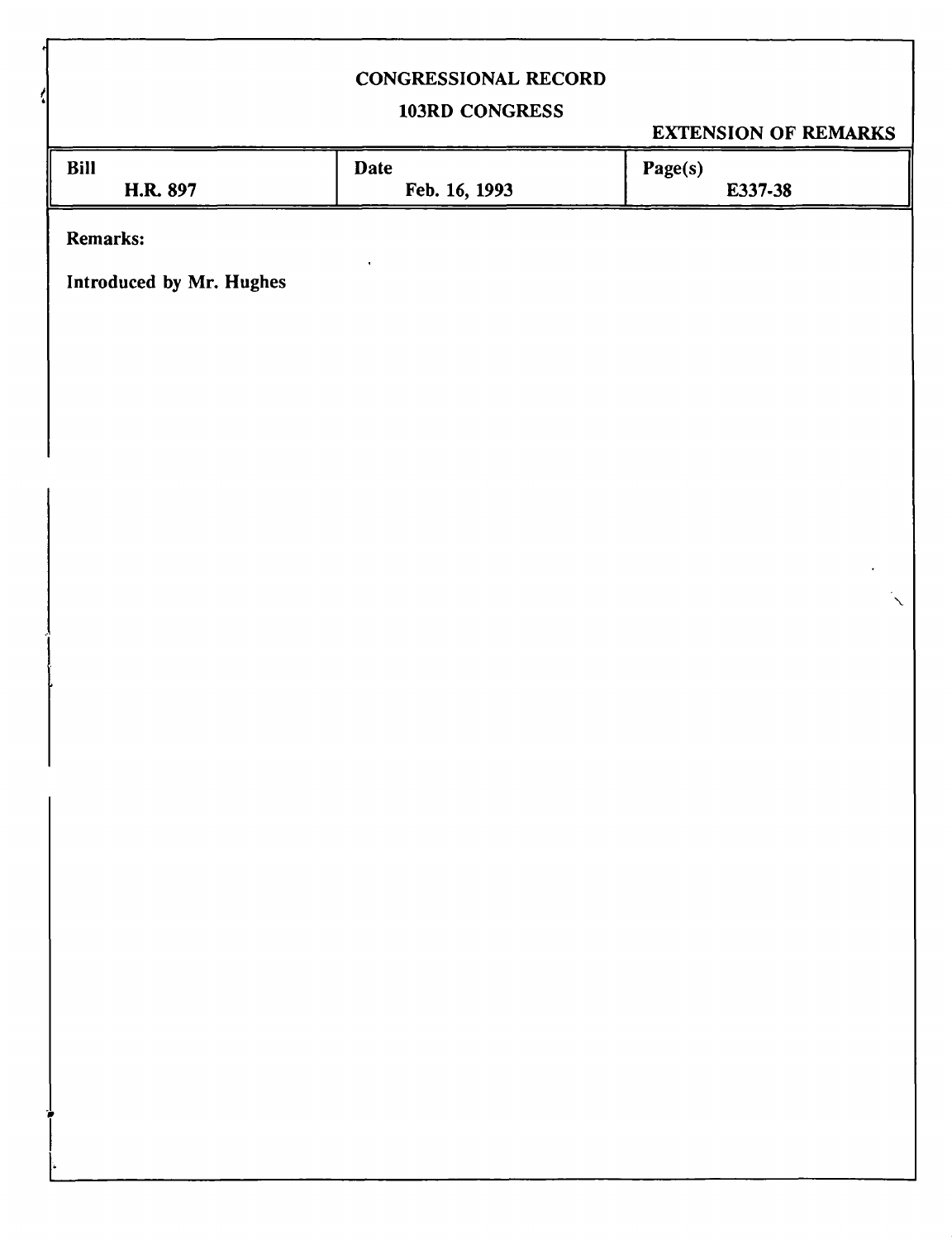### **INTRODUCING THE COPYRIGHT REFORM ACT OF 1993**

A

## **HON. WILLIAM J. HUGHES OP HEW JERSEY**

**IN THE HOUSE OF REPRESENTATIVES** 

### *Tuesday, February 16,1993*

**Mr. HUGHES. Mr. Speaker, today, joined by Mr. FRANK, I introduce the Copyright Reform Act of 1993. An Identical bill is being Introduced in the Senate. As chairman of the Subcommittee on Intellectual Property and Judicial Administration, I have a keen interest In the Copyright Office and the Copyright Royalty Tribunal, two agencies for which the subcommittee has oversight jurisdiction. In the case of the Copyright Royalty Tribunal, we have an agency that is both broken and unnecessary. In the case of the Copyright Office, we have an agency that would be benefited by some relatively minor changes.** 

**During the recent election, the public made dear that it wants a leaner, more efficient Government. President Clinton has taken some steps to reduce the size of the executive branch, and in his address to the Nation last night, he strongly reiterated the need to eliminate wasteful bureaucracy. The Copyright Reform Act of 1993 will bring needed reform to the administration of copyright in the legislative branch: It is a win-win bill that will eliminate an unnecessary agency, reduce the size of legislative branch employment, and remove bureaucratic obstacles to the enforcement of copyright** 

#### **EXPLANATION OF BILL THE COPYRIGHT OFFICE**

**Title I of the bill concerns the operations of the Copyright Office. The Copyright Office is a part of the Library of Congress. The placement of the Copyright Office In the Library is an outgrowth of an 1870 centralization of the copyright registration and deposit requirements. Before 1870, copyright was secured by**  filing a prepublication copy of the title page of **the work with the U.S. district court where the claimant resided, and by depositing, after publication, copies of the work with the Secretary of State. In 1870, both functions were assigned to the Library of Congress.** 

**The 1870 centralization was extremely successful as a way for the Library of Congress to receive free books. So successful, in fact, that the Librarian of Congress requested the Congress to authorize the construction of a new building to house the deposits and the Library's administrative offices, which were, at the time, in the Capitol. The Librarian's request was fulfilled 27 years later, with the completion of the magnificent Thomas Jefferson Memorial Building, located across the street from the Capitol and adjacent to the Supreme Court.** 

**The year 1897 was a banner year for another reason: The Congress authorized the Librarian to hire a Register of Copyrights to be in charge of the Copyright Department. Before** 

**1887, copyright registration was. In many cases, handled personally by the Librarian.** 

**The Copyright Reform Act of 1993 wests new responsibilities in the Register of Copyrights, including many presently assigned to the Copyright Royalty Tribunal. In light of these new responsibilities and certain separation of power issues discussed below in my**  explanation of title II of the bill, the act makes **the Register a Presidential appointee, subject to the advice and consent of the Senate.** 

**The legislation adopts other Copyright Office reforms that bear explanation. First, the bill repeals sections 411(a) and 412 of title 17, United States Code. Section 411(a) requires that copyright owners register their claim—or have that claim refused—before Instituting an action**  for copyright **Infringement**. Section 412 pro**hibits the courts from awarding attorney's fees and statutory damages to the copyright owner if the claim has not been registered before the infringement occurs. In the case of published works, there Is a 3-month grace period measured from the date of first publication. Section 411(b), which provides special standing for certain works that are first fixed while being simultaneously transmitted, is retained, but amended to delete the registration requirement** 

**Sections 411(a) and 412 were reviewed during the debates that preceded passage of the Beme Implementation Act of 1988. That act left section 412 unamended, but created a two-tier approach to registration under section 411(a): The copyright owner of a work whose country of origin is a Beme country other than the United States does not have to comply with section 411(a). All other copyright owners, including U.S. authors, however, must comply with that section.** 

**While the two-tier approach permitted adherence to the Beme Convention, it has resulted in U.S. authors being less favorably treated than foreign authors. With Beme adherence behind us, it is time to rethink the two-tier approach. Retention of the section 411(a) requirement has been justified principally on two grounds:** 

**First, ft is argued that section 411(a) weeds out frivolous claims. The problem with this argument is that section 411(a) permits claim**ants to file suit after a rejection. Thus, at most, **section 411 (a) deters only the assertion of frivolous claims by those who are not sufficiently determined to bring suit after a rejection.** 

**On the other hand, section 411(a), when coupled with section 412, has deprived individuals and small businesses from asserting meritorious claims. Visual artists have been unable to pursue cases of clear-cut copyright infringement because they have not registered their works before an infringement occurs. Many individuals and small businesses are simply unaware that they will be deprived of important remedies if they do not "file with the Government."** 

**Even those who are aware of the section 412 penalty may not be able to avoid its deprivation of remedies. Photographers on assignment typically send their negatives to the newspaper or magazine that has temporarily hired them. Because the negatives remain In the custody of the newspaper or magazine, it is generally impossible for the photographer to comply with the deposit requirements. Because they cannot readily comply wHh the deposit requirements, they cannot register their work. Because they cannot register their work.** 

**they cannot receive attorney's fees and statu**tory damages pursuant to section 412. Even if **photographers could register their works, because It Is impossible to know beforehand when a work—or which work—will be infringed, in the case of published photographs photographers are faced with the burden of having to register hundreds, if not thousands of photographs at an obviously prohibitive cost** 

**Second, It was argued that repeal of section 411(a) and 412 would adversely affect the Library of Congress' acquisition of deposits. The legislation, however, retains the mandatory deposit requirement of section 407 for the benefit of the Library of Congress, the voluntary registration provision of section 408, and the prima facie status that certificates of registration are given under section 410(c). Under section 410(c) a certificate of registration obtained within S years of first publication constitutes prima facie evidence of the validity of the copyright and of the facts stated therein. This evidence is often quite useful in preliminary injunction proceedings. Thus, nothing in the bill directly affects the Library's acquisition practices.** 

**During the debates over Beme adherence, it was argued that repeal of section 411(a)**  would indirectly weaken the Library's acquisi**tions because fewer deposits would be received under the separate section 408 voluntary registration system. The effect on section 407 as a result of repeal of section 411(a)**  was, I believe, vastly overstated in those de**bates. In 1991, 634,797 claims to copyright a year were filed with the Copyright Office, while only 1,831 suits for copyright infringement were filed. Obviously, the vast majority of claimants register for reasons unconnected with litigation.** 

**Repeal of section 411(a) can have no effect on the Library's ability to acquire deposits it needs since section 407 is unamended. Thus, as in the past, the Library retains the full authority to demand, backed up by the Justice**  Department, any and ail copies of copyrighted **works published in the United States, entirely apart from the registration system.** 

**I also note that a 1983 policy decision of the Copyright Office and the Librarian of Congress .permits the destruction of deposit copies of published works submitted for registrationother than works of visual art—after 5 years. Deposit copies of works of the visual art may be destroyed after 10 years.** 

**Perhaps even more significantly, Copyright Office regulations, approved by the Librarian of Congress, completely exempt the following categories of works from the section 407(a) deposit requirements:** 

**First diagrams and models illustrating scientific or technical works or formulating scientific or technical information in linear or three-dimensional form, such as an architectural or engineering blueprint, plan, or design, a mechanical drawing, or anatomical model.** 

**Second, greeting cards, picture postcards, and stationery.** 

**Third, lectures, sermons, speeches, and addresses when published individually and not as a collection of the works of one or more authors.** 

**Fourth, literary, dramatic, and musical works published only as embodied In phonorecords. Fifth, automated databases available only** 

**online in tie United States.**